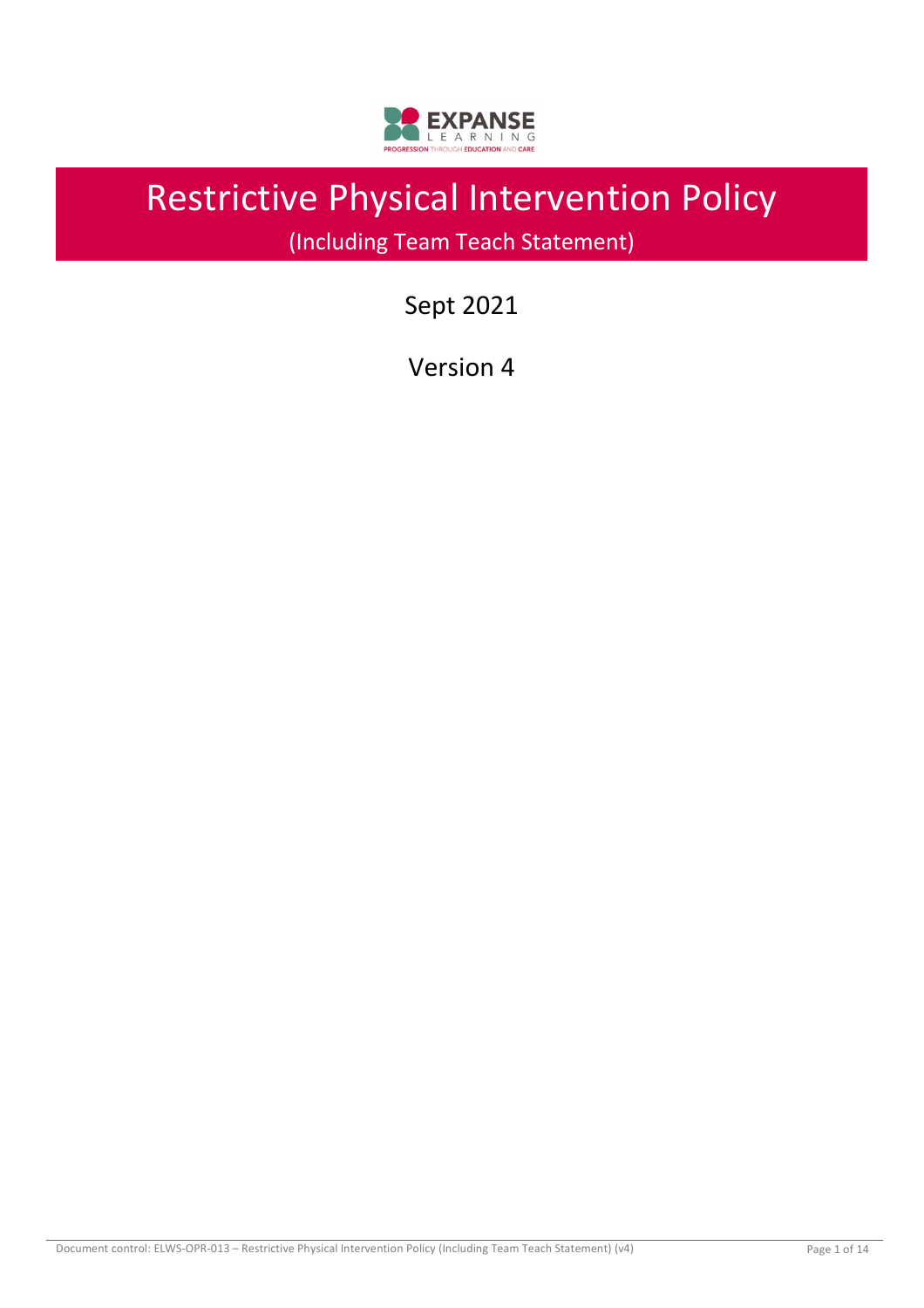# **Team-Teach Policy Statement, supporting Expanse Learning School's Behaviour Policy**

# **1. Scope**

This policy applies to all staff at Expanse Learning Wigan School (Hereafter referred to as the School).

# **2. Introduction**

This policy statement is intended as a supporting guide to the school's behaviour policy, outlining the role of Team-Teach; what is acceptable practice and that which clearly is not.

Team-Teach is a whole setting, behaviour management response that aims to use de-escalation and behaviour strategies as a standard response to challenging behaviour. However, this is incorporated with restrictive positive handling techniques that are graded and gradual (up or down) as the situation requires.

# **3. Restrictive Positive Handling techniques are never used in isolation**

# *The Team-Teach approach will:*

- Reinforce policy and practice, inform of current legislation, legal considerations and circular guidelines concerning restrictive physical interventions
- Reinforce the essential verbal and non-verbal skills required in a crisis situation
- Make staff groups aware of necessary interventions appropriate to the level of behaviour reached by the student. Following training, providing staff with knowledge, understanding and physical skills required for their personal safety, and the management of children in their care. Offers post-incident structure to both the student and member of staff

## **4. Team Teach Aim**

To provide an accredited training framework designed to reduce risk and through working together to safeguard people and services.

# **5. Team Teach Objectives**

- To develop shared values which promote the attitude, skill and knowledge needed to implement Team Teach in the workplace.
- To develop positive handling skills in behaviour management, including verbal and non- verbal communication, diversion, de-escalation and safe, effective, humane physical interventions.
- To develop skills in positive listening and learning.

# **6. The basic principles of Team-Teach are:**

- At least two members of staff when a situation occurs. This is protection for both staff and students concerned.
- 95% of crisis situations can be resolved through calm, controlled, dignified and skilled de- escalation strategies.
- Minimum force and time important not to react emotionally but professionally and composed.
- Last resort (where possible) all other behaviour management strategies to be tried and used first.
- Restrictive physical intervention techniques that provide a gradual, graded system of response commensurate with the situation, task and individuals involved.
- Techniques allow for verbal communication utilising positive relationships.
- Techniques that do not rely on pain or "locks" for control.
- Staff safety and protection issues addressed important for staff to have a range of break-away and release techniques in a serious situation where health and safety are at risk.
- Emphasis on staff awareness and communication skills verbal and non-verbal used to de-escalate a possible crisis situation.
- Following restraint there should be both a supportive and reflective structure for both staff and students.
- All incidents involving students being physically managed should be reported, recorded, monitored and evaluated.

Team-Teach is governed by the British Institute of Learning Difficulties (BILD) code of practice.

# **7. Entitlements and Requirements.**

All trained teaching, childcare and support staff are entitled as part of their professional development to: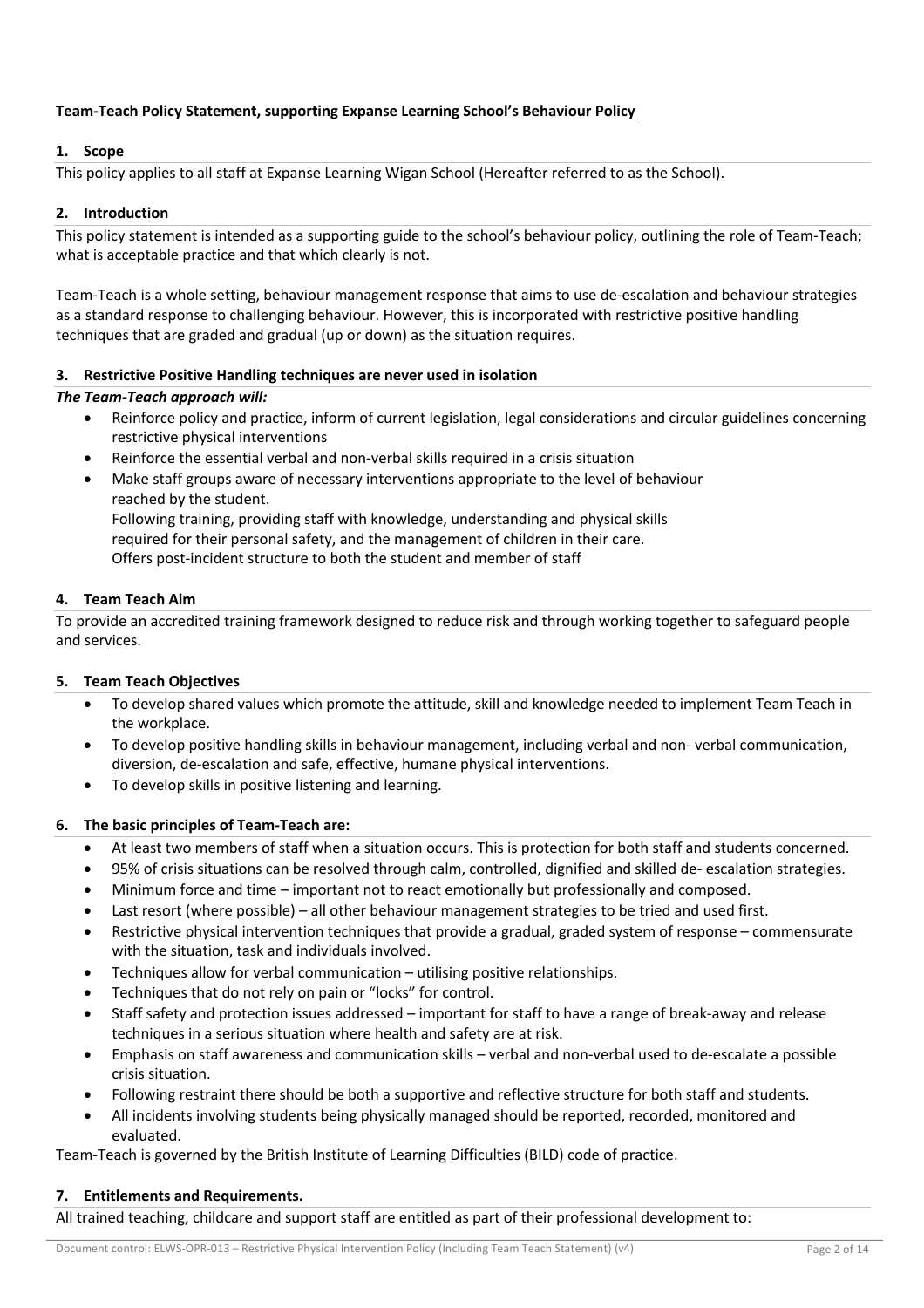- A **minimum** of 6 hours re-accreditation Team Teach training (existing 12hr certificated staff) within a two-year period of completing a basic training course or previous refresher course.
- A minimum of a 12 hours Team Teach basic training course (new staff)
- Availability of additional Team Teach training for areas not covered in the mandatory 6hr/12hr training courses.
- Notification of any updates and changes in the management of challenging behaviour and handling techniques, and changes in current legislation / legal considerations.
- Review / assess and express their own perceived areas of additional training requirements through risk assessment and situations arising in their own school / class environment.
- An individual copy of the Team Teach policy and positive handling guideline booklet made available for them, and evidence of it being read and understood.
- The availability of being able to approach a Team Teach instructor and be reminded / demonstrated on any particular Team Teach recognised / approved positive handling technique.
- To express their views on any particular handling techniques efficiency or inadequacy on any particular student (which must then be recorded by that particular member of staff in that students' individual support plan / risk assessment)

# **8. Parents / Carers**

Are entitled to information on the behavioural management and positive handling techniques which staff employ in last resort situations. When appropriate, they are also invited to contribute to their child's Student Individual Risk Assessment (SIRA) – (See: relevant section in the RPI Policy). It is considered 'good practice' for Parents / Carers to be given a copy of the school's policy on the use of force (RPI Policy, along with the Behaviour Management Policy) to read. By signing the interview form the Parent / Carer will be indicating their agreement with the school's 'Behaviour Policy', and in signing, they are acknowledging the school's power to use reasonable force on their child in the circumstances described in the policy.

# **9. Governing Body**

- Are entitled to attend any behaviour management training.
- A copy of all relevant policies / guidelines and documents.
- Any relevant information and data which allows them to monitor and make decisions about school improvement issues.
- It is good practice for the Governing Body to monitor incidents where RPI has been used.
- Head teachers have an important role in reporting such incidents to them
- Governing bodies must ensure that a procedure is in place for recording each significant incident in which a member of staff uses force on a student and reporting each such incident to each parent / carer of the student as soon as practicable after the incident.
- If it is likely that reporting an incident to a parent / carer will result in significant harm to the student, significant incidents should be reported to the local authority, after first seeking advice from a member of the senior management team.

# **10. Team Teach trained staff at the School**

| Ed Hanley      | Richard King        | Katie McDermott   |  |
|----------------|---------------------|-------------------|--|
| Lauren Brown   | Paul Bamber         | Sheetal Parekh    |  |
| Gemma Unsworth | <b>Emily Sulley</b> | Joanne Blackledge |  |
| Lhiana Brown   | George Heyes        | Josh Wilde        |  |
| Patrick Taylor | Scott Roberts       | Alistair Atkinson |  |

*This Policy Statement MUST be read in conjunction with the School's Behaviour Policy and Restrictive Physical Intervention Policy.*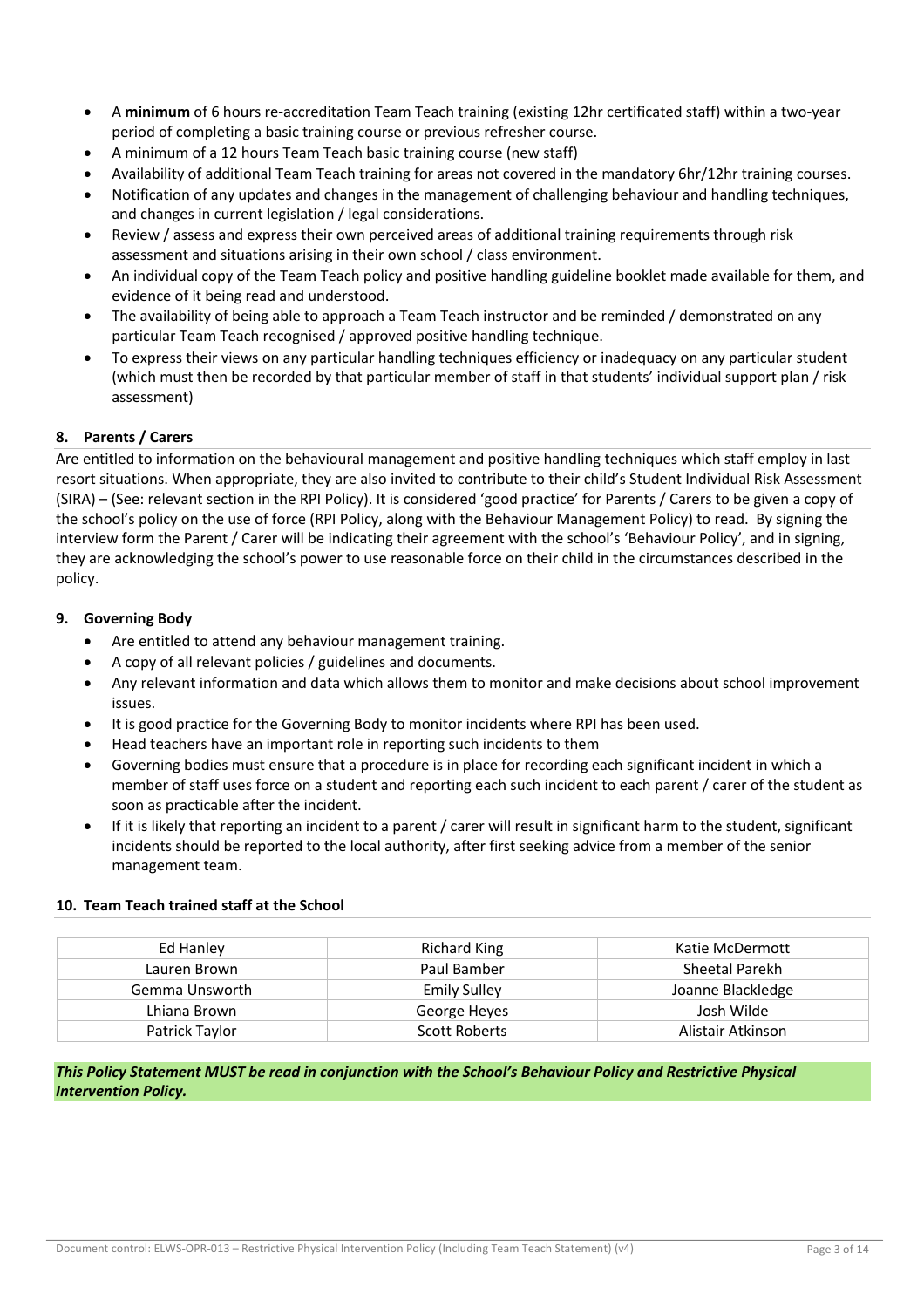# **Restrictive Physical Intervention Policy Statement, supporting Expanse Learning School's Behaviour Policy**

# **1. Scope**

This policy applies to all staff at Expanse Learning Wigan School (Hereafter referred to as the School).

Restrictive Physical Intervention / Restraint 'is the positive application of force with the intent of overpowering the client' in order to:

- Restrict movement
- Restrict mobility
- Disengage from dangerous or harmful physical contact

The proper use of physical control requires judgement, skills and knowledge of non-harmful methods of control.

# *All members of school staff have a legal power to use 'reasonable force'*

*This power applies to any member of staff at the school. It can also apply to people whom the head teacher has temporarily put in charge of students, such as unpaid volunteers, or parents accompanying students on a school organised visit.*

As a general rule nobody has the right to touch, move, hold or contain another person. However, people with a duty of care operate in exceptional circumstances where it is sometimes necessary to act outside this norm. Whenever they do so they should be clear about why it is **NECESSARY**. The best legal defence would be to show that any actions were in the child's **BEST INTEREST** and that they were **REASONABLE AND PROPORTIONATE,** along with being for the **LEAST AMOUNT of TIME,** and using the **LEAST AMOUNT OF FORCE.**

## **Schools can use reasonable force to:**

- Remove disruptive children from the classroom where they have refused to follow an instruction to do so
- Prevent a student behaving in a way that disrupts a school event or a school trip or visit
- Prevent a student leaving the classroom where allowing the student to leave would risk their safety or lead to behaviour that disrupts the behaviour of others
- Prevent a student from attacking a member of staff or another student, or to stop a fight in the playground
- Restrain a student at risk of harming themselves through physical outbursts

# **2. Introduction**

On occasions when de-escalation and conflict resolution techniques have failed, the use of Restrictive Physical Intervention (RPI) may be required to safely and appropriately manage a situation. The concept of RPI involves ensuring that students with a high level of personal stress; a dangerous lack of self-control; and a serious desire to challenge and threaten, are diverted from harming themselves or others; seriously damaging property; disruptive behaviour prejudicial to the safe and secure learning environment of the school, or are protected from the likelihood of them doing so. When no one is in control the desire to challenge and threaten often escalates. A proactive, orderly, caring and learning environment is impossible to achieve and sustain when students or adults believe they are not safe.

Restrictive Physical Intervention (RPI) includes the use of Physical Presence; Restriction of Access; Restriction of Exit; Physical Diversion; Increased Staffing; High Level Supervision; Restrictive Physical Intervention (RPI) and the necessary Prevention from Leaving the Premises without Permission, so that dangerous and / or violent behaviour is controlled and prevented from spreading to others. *(All in line and accordance with the current BILD code of practice)* 

# **3. The Team Teach code of practice**

The Team Teach code of practice stresses that:

- RPI should only be used in the best interests of the service user
	- The minimum force for the shortest time
	- Prevent injury, pain and distress
	- Maintain dignity
	- Reasonable and proportionate
	- All actions should be necessary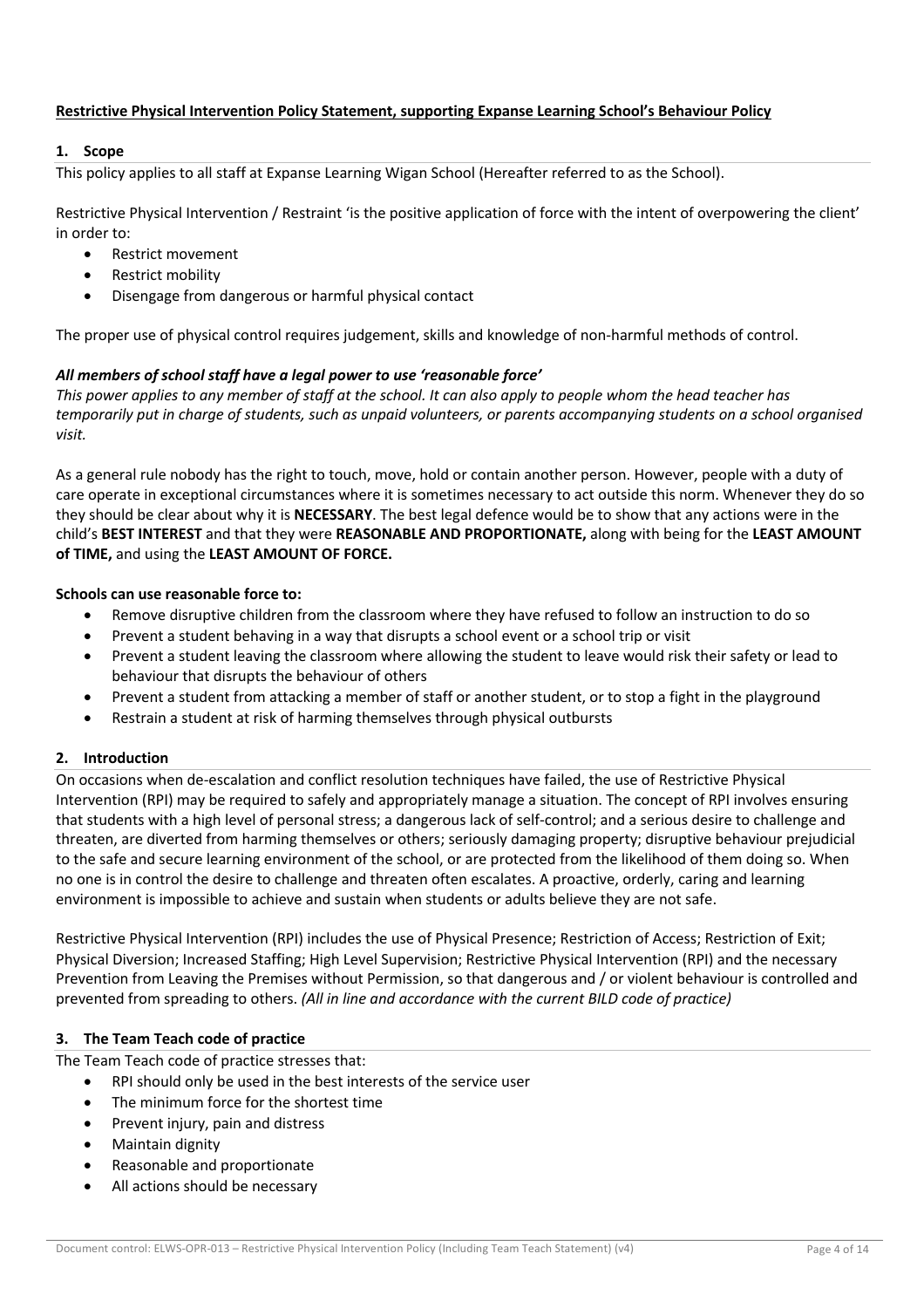## **4. Restrictive Physical Intervention must only be used when it is required to prevent a student:**

- From self-harming
- Injury to other children, service users, staff or teachers
- Damaging property
- An offence is being committed, and
- In school settings, any behaviour prejudicial to the maintenance of good order and discipline within the school, or among any of its students

It is each member of staff's responsibility to make an assessment of the particular circumstances. Staff will need to decide if control is appropriate, and if it is, at what level. It is not considered appropriate to adopt a blanket approach to the use of Restrictive Physical Intervention simply because a student may have emotional and behavioural difficulties.

## **5. Staff will need to take the following factors into consideration:**

- The behaviour of the student
- The known intention of the student
- Their known wishes, feelings and emotional state
- The student's personal history
- The influence of other students, family and friends
- Any events that may be causing the student anxiety
- Knowledge of the student
- The time of day
- The antecedents to the situation

In considering these factors particular attention needs to be given to the age, understanding and maturity of the student. As a student matures, he / she becomes more able to make considered decisions. However, competency is not only determined by age and maturity. The possible consequences of behaviour should be a significant factor in decision making.

A decision, which involves an assessment of the risk of potential harm, must not be left to a student to make alone. It will be a matter for negotiation, or solely the responsibility of the member of staff. The more danger that can be foreseen in a particular situation, the less likely it will be that the student is competent to make a decision.

Where a student is proposing to do something where there is clear potential for him / her injuring themselves; others, or seriously damaging property, then staff can properly affect RPI to prevent him / her from doing so.

#### **6. Dialogue**

It is essential that wherever possible the use of RPI, particularly Restrictive Physical Intervention (RPI), should be avoided in favour of lower level de-escalation, through verbal persuasion and dissuasion, and positive handling prompts.

Persuasion and dissuasion are where the staff focus the discussion with students with the aim of persuading or dissuading them from an intended course of action. It is in effect focused guidance. Only when dialogue is clearly not producing a satisfactory resolution and a situation continues to be unsafe, or to deteriorate then staff should consider the use of RPI.

# **7. Physical Presence**

Staff member's physical presence is often all that is necessary to communicate authority, and to re-establish safety and security. Presence by implication of one's authority may restrict student's movement for a brief period, but is limited to:

- Standing close by, or in front of a student
- Standing momentarily or temporarily in the way of a student

Presence should become neither oppressive, nor of excessive duration. It is likely to be most effective if complemented by a range of non-verbal communication signals, and Persuasion or Dissuasion. Physical presence must be:

- Considered appropriate in the context of a particular situation or incident
- Used only in the context of engaging the student in discussion about the significance, relevance and consequences of his / her behaviour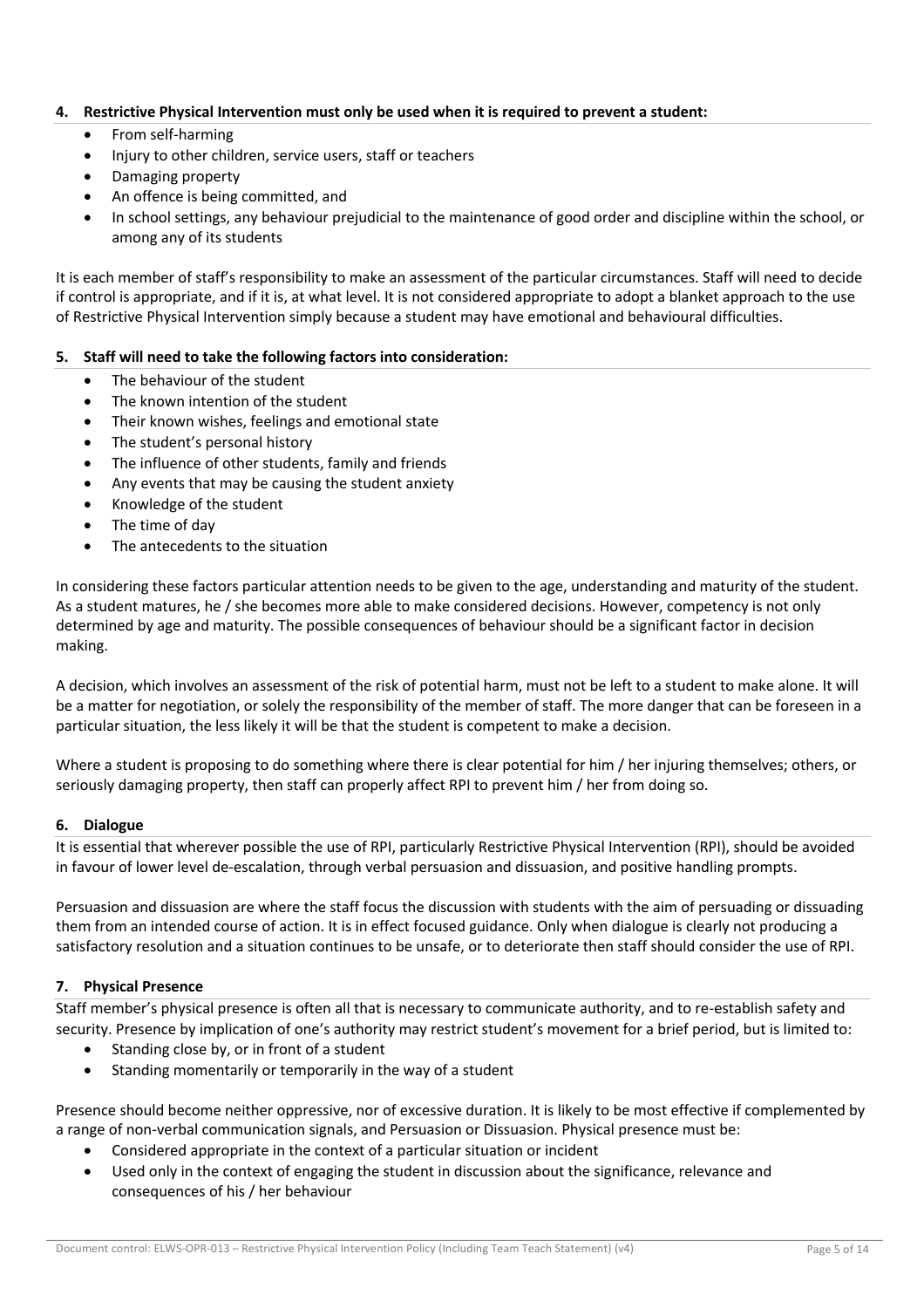• Ended if it is met with resistance, when a decision will need to be made whether or not another form of intervention is appropriate

## **8. Restriction of Access / Exit**

In the ordinary course of maintaining a supportive and stable educational experience, staff may limit student's liberty by requiring them not to do things that they may prefer to do, including restricting them within a building. However, if the student complies with the reasonable request, restriction of liberty is not an issue.

There may be occasions, however, when a student has lost self-control, and is intent on serious self-damage; inflicting injury on others; damage to property, or is considered potentially likely to do so, that it would be appropriate to prevent access to dangerous environments by locking doors to them. Restricting access under such circumstances is considered appropriate staff action.

Occasionally in respect of the types of behaviour described previously, it may be necessary to prevent a distressed student from exiting a room by blocking the doorway by Physical Presence. This type of control is appropriate and permissible provided that:

- The duration of the intervention is only brief, and the student is engaged in conversation aimed at de-escalating the situation
- The action is a response to a particular situation and not regular practice
- If the student physically resists, a considered decision is made in respect of justification for, and use of, alternative forms of intervention

## **9. Physical Diversion**

As part of a range of Restrictive Physical Interventions, Physical Diversion differs from Restrictive Physical Intervention (RPI) in the degree of 'force' used. Physical Diversion may be for example, holding a hand; placing a hand on the forearm; or putting an arm around the shoulder. Physical Diversion is a means of deflecting a student from destructive and / or disruptive behaviour. It involves little force but serves to reinforce staff attempts to 'reason'. It is persuasive rather than coercive. It is important that:

- It should guide, comfort and reassure
- If possible, the intervening member of staff should already have an established relationship with the student
- Physical Diversion should not arouse sexual expectations or feelings (if it does holding should cease)
- It should be ended if it is met with resistance. When a further decision will need to be made whether or not another form of intervention is appropriate

#### **10. Increased Staffing Levels**

Whilst not a true RPI technique, the temporary physical presence of Increased Staffing Levels when a particular class are experiencing difficulties in functioning, because of the behaviour of a particular student / students, it may be a means of managing the situation. A temporary increase of staffing levels is particularly useful because it does not label individual students.

#### **11. Time Out**

If a student is unsettled, and it is felt that they would benefit from being away from a situation, then they might take 'Time out'. Time out can either be requested by a student or directed by staff. The objective should be to give a student the opportunity to regain their composure, without the pressure associated with being in a formal location or being near staff or other students. Time out is an important tool in encouraging and supporting students to manage their own behaviour prior to reaching a crisis point. Staff must be conscious of the fact that some students might ask for time out as a way of getting out of a lesson without real reason. Where possible students who ask for time out, might have a prior arrangement that might form part of their IBP / PHP. **Any area or room used for 'Time Out' must be unlocked and be monitored by staff at all times.** 

#### **12. Isolation**

If a student is unsettled, and continues to be disruptive to the safe and secure learning environment of other students, it may be considered by staff to separate a student from their peers, and supervise him / her by a member or members of staff with the purpose of providing him / her with continuous focused supervision and support. **Students isolated from their peers and supervised by staff must not be in locked rooms.**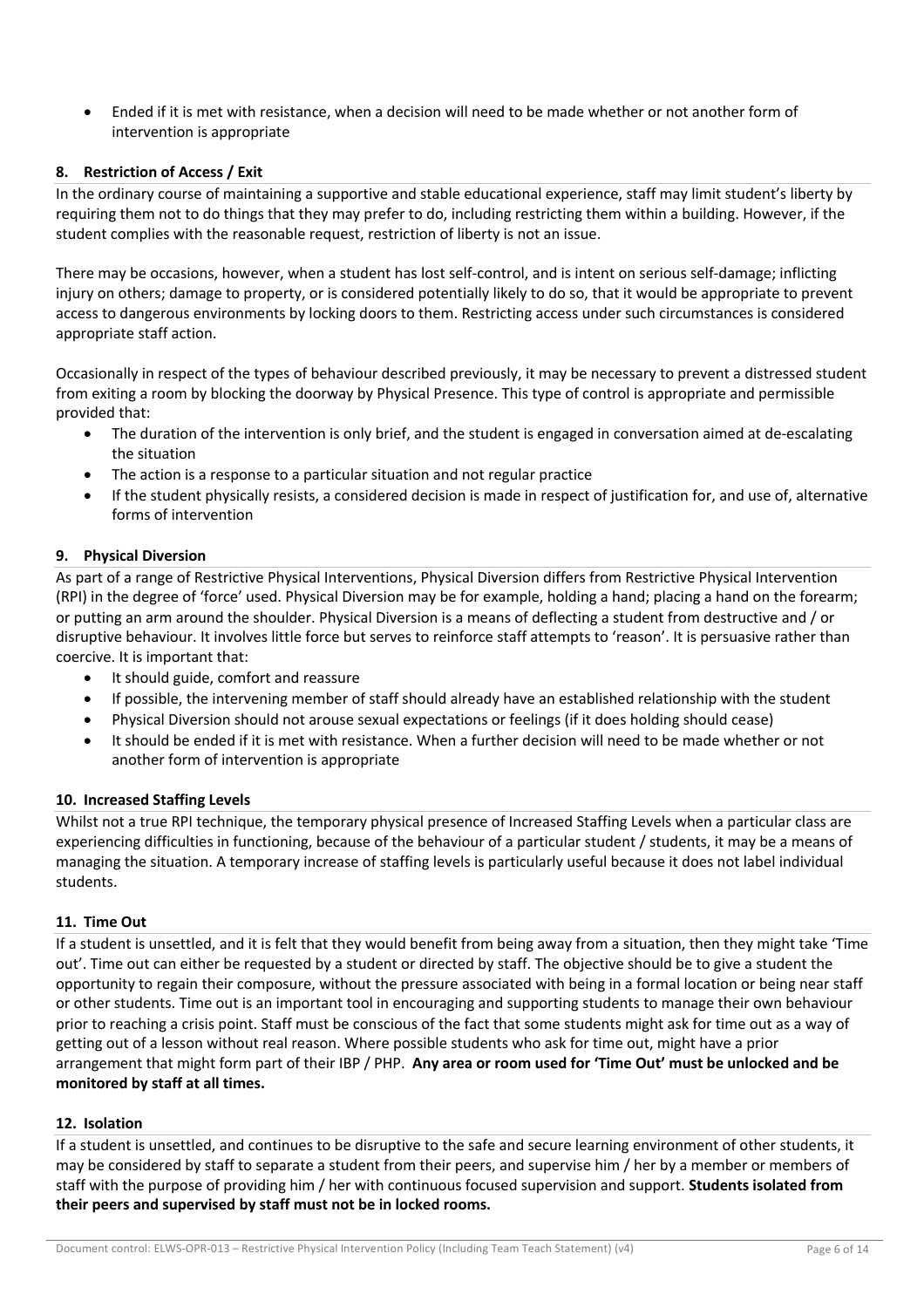# **13. Seclusion**

Seclusion describes the forcible confinement and segregation of a student from their peers in situations that are unsupervised by staff. **At the School seclusion is not permitted.** 

# **14. Restrictive Physical Intervention (RPI)**

Restrictive Physical Intervention (RPI) is the positive use of minimum force to divert a student from harming himself / herself or others; seriously damaging property; disrupting the safety and security of the school's learning environment, or to protect a student from the likelihood of their doing so.

## **15. Restrictive Physical Intervention (RPI) must only be used to prevent:**

- Self-harming
- Injury to other children, service users, staff or teachers
- Damage to property
- An offence being committed, and
- In school settings, any behaviour prejudicial to the maintenance of good order and discipline within the school or among any of its students.

## **And as a means of preventing a student leaving if:**

- The student is so acutely and seriously troubled that it is clear he / she is in immediate danger of inflicting serious self-harm; serious harm to others, or seriously damaging property
- Lesser interventions have either not been understood or successful, and the student would upon absconding be potentially in physical or moral danger
- The student is socially immature and vulnerable, consequently potentially at physical and moral risk
- Its use is intended to return a student to a less dangerous situation
- The student is very likely to interrupt the safe and secure learning environment of the school
- It is described as a course of permitted action in the student's Behaviour Plan

# *The use of Restrictive Physical Intervention (RPI) is not a substitute for using alternative strategies.*

Normally lesser forms of intervention should have been used first and all de-escalation techniques exhausted. The onus is upon the member of staff to decide when this position has been reached.

#### **16. Restrictive Physical Intervention (RPI) is used only:**

- Rarely
- When there is *NO OTHER WAY,* and
- Where any other course of action would be likely to fail

#### **17. Restrictive Physical Intervention (RPI) must not be used:**

- To punish
- To gain student compliance with staff instruction (unless the instruction is to cease from a course of behaviour leading to injury, damage or serious disruption)
- To cause or threaten hurt / pain
- Oppress; threaten; intimidate and bully

There are occasions when to safeguard a student's dignity or safety, it would be in his / her interests to be moved to a less public place, or safer environment. This may also be the case in establishing or maintaining a safe and settled learning environment, or to prevent / lessen disruption to the environment. However, the movement of non-co-operative students can be problematic and needs careful consideration. Staff will need to assess the necessity of such an action, against the potential risks involved, and take into consideration all potential dangers. When students co-operate with movement it is usually indicative of their desire to regain self-control.

#### **18. Staff using Restrictive Physical Intervention (RPI) must always adhere to the following principles:**

- Follow the 'Team Teach' training given
- De-escalation and conflict resolution techniques must have been exhausted
- Always warn the student quietly, yet clearly and firmly that you are likely to take Restrictive Physical Intervention (RPI) *BEFORE* taking action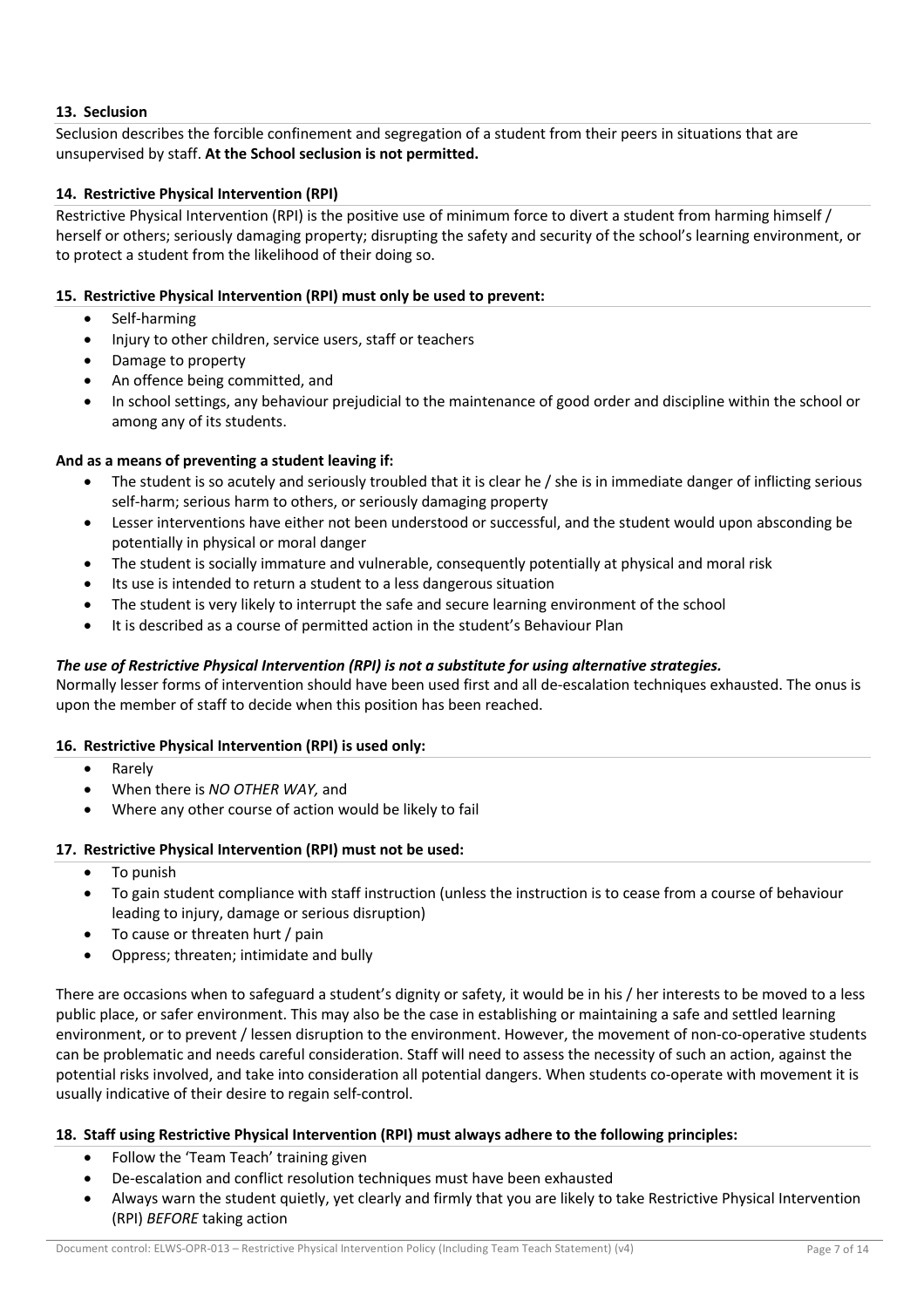- *NEVER* act out of temper. If you are losing control, the professional approach is to call another member of staff to replace your involvement at this time
- The Restrictive Physical Intervention (RPI) techniques should provide a gradual, graded system of response commensurate with the situation; task and individual involved. Consideration should be made to any risk involved in any particular situations. Techniques used should allow for phasing up and down as dictated by the circumstances at that time.
- Whenever possible, more than one member of staff should be present or involved. This prompts teamwork; requires less effort and is therefore likely to minimise the possibility of damage or injury. It also prevents particular staff becoming associated with physical methods of control.
- Where a male member of staff is involved in controlling a student of the opposite sex, a female member of staff should be present from the earliest possible moment. Best interests of the child and Health and Safety issues are the main drivers for staff actions in this area. It is in everyone's 'best interests', for a female member of staff to be present, when a female is being restrained.
- The least intrusive method of control should be employed
- *IN EVERY CASE,* **no more than the reasonable amount of force, with the maximum amount of care for the minimum amount of time should be used to keep safe.** No more time taken, than is necessary to effectively resolve the situation
- The student should repeatedly be offered the opportunity of exercising his own self-control.
- Physical management should cease as *SOON AS POSSIBLE*. The skilled use of non-verbal; Para-verbal and verbal strategies aid de-escalation.
- Whilst it may be necessary for staff to be given support in physically controlling students, staff should be aware that creating an audience can often escalate the situation.
- As soon as possible after the incident, when the student is calm and ready, he / she should be given the opportunity to talk through the incident.
- *ALL INCIDENTS CONCERNING RESTRICTIVE PHYSICAL INTERVENTION (RPI)* **must be recorded in the bound and numbered book and recorded on databridgeMIS.** The report should consider the circumstances and justification for using Restrictive Physical Intervention (RPI).
- Staff involved should be afforded supportive discussion, if required as soon as possible.

# **19. Procedure for Restrictive Physical Intervention (RPI)**

*Only staff that have undertaken the school-based training programmes in 'Team Teach' methods of Restrictive Physical Intervention (RPI) and have valid confirmation of their approval to do so from the Head teacher are permitted to physically control students. Only those techniques of the 'Team Teach' approach can be employed.* 

# **20. The following procedure for Restrictive Physical Intervention (RPI) must always be followed:**

- Try to give the student clear warning i.e.: "*Look you're giving me no other option..."* Still try to offer an alternative escape route from the situation by encouraging the student to calm down and talk things through. (This offer must stand all the way through the incident and must be repeated to the student)
- The vast majority of crisis situations can be resolved through appropriately calm, controlled, dignified and skilled intervention
- Once physical intervention is necessary then it is important that it happens quickly, smoothly, confidently and successfully providing the maximum amount of care, control and therapeutic support

# **21. The choices for Restrictive Physical Intervention (RPI) are:**

- Controlling the student in a standing position
- Controlling the student in a seated position (Chair / Sofa or Floor)

It is only possible to decide which of these options to take as one's experience, expertise and knowledge of the individual student grows, although inevitably they represent a gradual and graded increase in the extent of control used. *The paramount decision should be based on 'Safety' for all concerned.* 

*\*Students must not be held on the floor in either the front or back ground recovery position ( Prone or Supine ) If a student takes themselves to the floor in this position, then staff should release holds completely until the student can be managed in a recognised 'Floor seated' RPI technique, with safety as paramount concern, or until a chair / sofa seated or standing position is available / suitable.*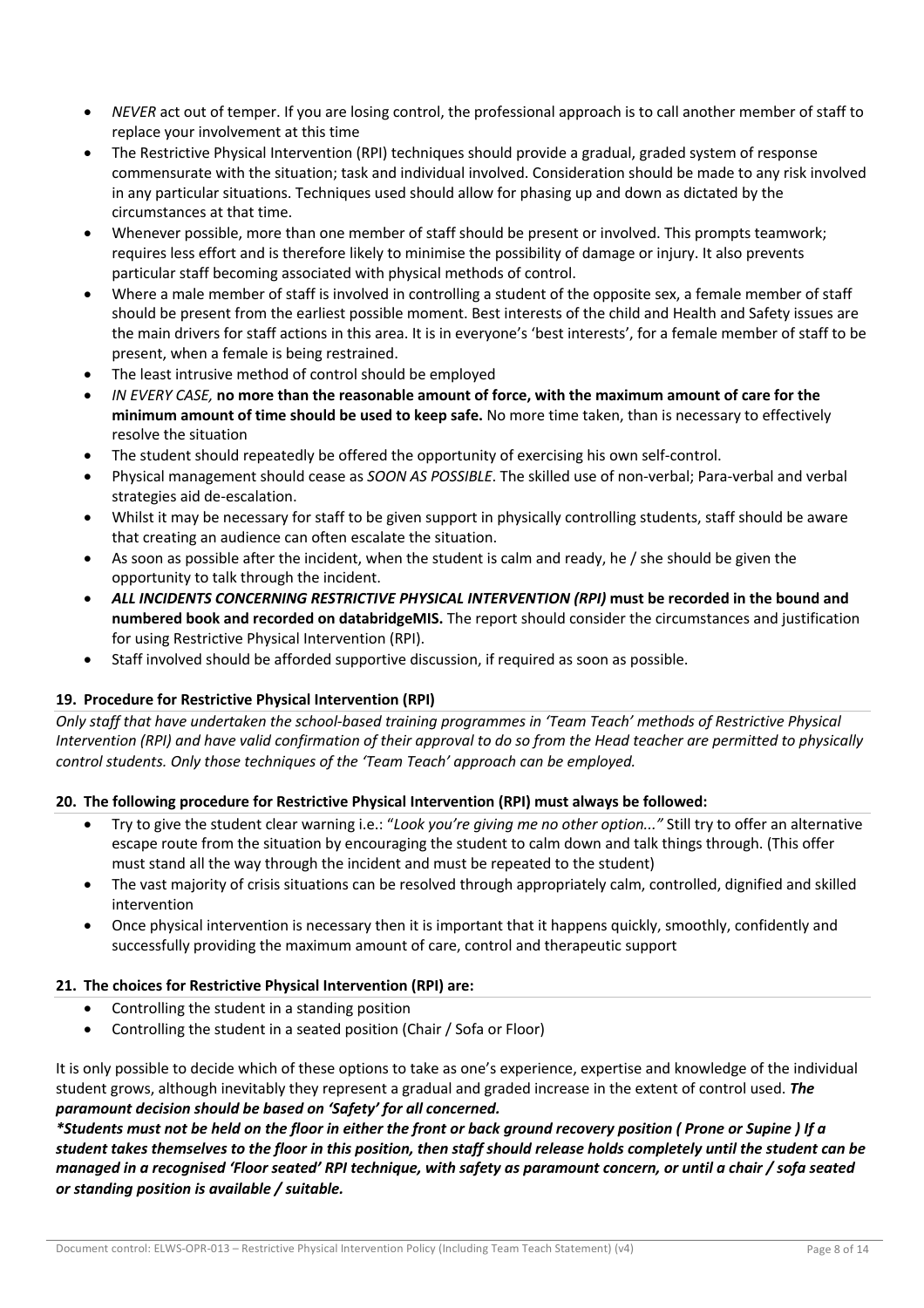## **22. Elevated Risks**

Physical restraint involves risk, as do all the alternatives. A reasonable response involves choosing an option which reduces rather than increases the risk. Sometimes the only effective techniques available involve a degree of danger to the staff or the child. In these difficult circumstances the risks have to be balanced carefully. Such judgements are never simple. There are positive handling techniques that reduce risk by taking people to the ground in a controlled manner. They do not involve pressure to the torso. As the risks are exceptional, Team Teach distinguishes very precisely which strategies it is willing to support. The nature of the risk must be understood along with necessary planning, training, additional safeguards, risk assessment and post incident structure. When an individual goes to the ground, or is taken to the ground by staff, it is vital that they are closely monitored. The goal should be to recover into a seated or standing position at the earliest safe opportunity.

There are risks associated with ineffective attempts to prevent a person from going to the ground. Any attempt to lift or support body weight risks spinal injury. There are also risks associated with suddenly breaking away and allowing people to fall to the ground in an uncontrolled manner. These should be balanced against the risks associated with a controlled descent and effective ground techniques. We cannot eliminate risks, but we must make a balanced judgement and ensure that all agreed procedures are fully documented. All Team Teach techniques have been passed through the Risk Assessment Panel.

## *Positional Asphyxia*

This term has been used to describe deaths which have been attributed to an individual's body position. Adverse effects of restraint include being unable to breathe, feeling sick or vomiting. Signs may include swelling to the face and neck, and petechiae (small blood-spots associated with asphyxiation) to the head, neck and chest. In order to breathe effectively, an individual must not only have a clear airway, but they must also be able to expand the chest and stomach to draw air into the lungs. At rest, only minimal chest wall movement is required, and this is largely achieved by the diaphragm and the intercostal muscles between the ribs. Following exertion, or when an individual is upset or anxious, the oxygen demands of the body increase greatly. The rate and depth of breathing need to increase to supply these additional oxygen demands. To achieve this additional muscle in the shoulders, neck, chest wall and abdomen are essential in increasing lung inflation. Failure to supply the body with the additional oxygen demand (particularly during or following a physical struggle) is dangerous and may lead to death within a few minutes, even if the individual is conscious and talking.

Any position that compromises the airway or expansion of the lungs may seriously impair a subject's ability to breathe and lead to asphyxiation. This includes pressure to the neck region, restriction of the chest wall and impairment of the diaphragm (which may be caused by the abdomen being compressed in a seated, kneeling or prone position). Some individuals who are struggling to breathe will 'brace themselves' with their arms: this allows them to recruit additional muscles to increase the depth of breathing. Any restriction of this bracing may also disable effective breathing in an aroused physiological state.

#### *The fact that a person can complain does not mean that they can breathe*

There is a common misconception that, if an individual can talk, they are able to breathe. This is not the case. Only a small amount of air is required to generate sound in the voice box. A much larger volume is required to maintain adequate oxygen levels around the body, particularly over the course of several minutes during a restraint. A person dying of positional asphyxia may well be able to talk until they collapse.

A degree of positional asphyxia can result from any restraint position in which there is restriction of the neck, chest wall or diaphragm, particularly where the head is forced downwards towards the knees. Restraints where the subject is seated require particular caution, since the angle between the chest wall and the lower limbs is already partially decreased. Compression of the torso against or towards the thighs restricts the diaphragm and further compromises lung inflation. This also applies to prone restraints, where the body weight of the individual acts to restrict the chest wall, abdomen and diaphragm movement.

#### *Pressure to the neck*

Necks are extremely fragile. Whiplash injuries are common. Some people with Down Syndrome are especially vulnerable to serious damage in this area. No attempt should be made to hold a neck. No pressure should be placed on the neck to move the head forward. This can damage the spine and restrict breathing.

# *Prone Holds (Not authorised)*

The prone position is when a person lies on their front, usually with their head to one side. Any pressure placed on a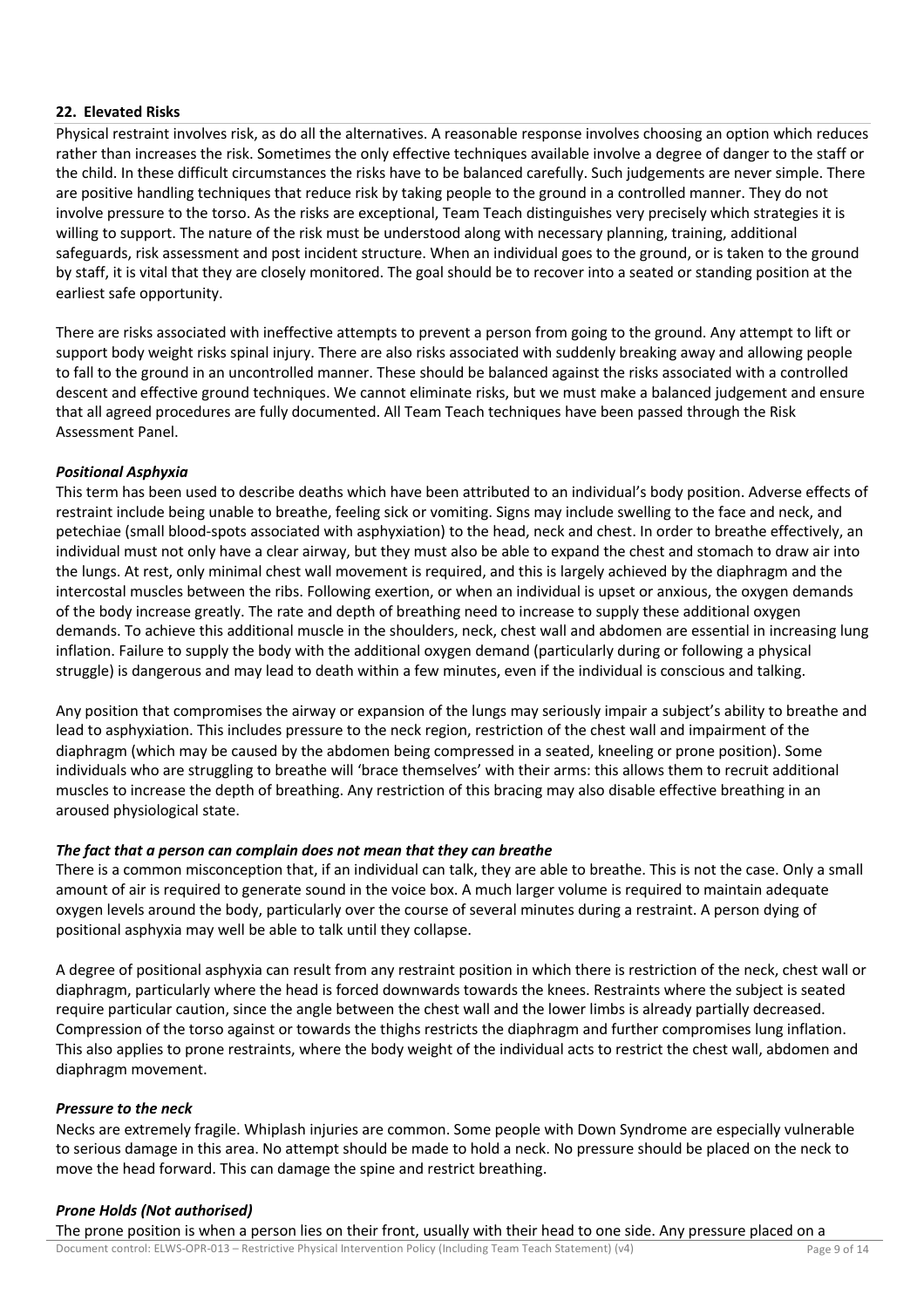person in this position can seriously compromise breathing. The persons own body weight may sufficiently restrict breathing to produce an adverse outcome. In a prone position restriction to the abdomen can prevent the lungs from fully expanding. Any restriction to the ribcage will exacerbate the problem. No pressure may be placed on the torso of a person in any Team Teach ground recovery position. No techniques allow straddling the torso under any circumstances.

## *Supine Holds (Not authorised)*

The supine position is when a person lies on their back. With the additional complication of alcohol and / or vomiting this position may increase the risk of choking.

# *Seated Holds / Restraints*

In seated holds forcing the body forward into hyperflexion at the hips is likely to limit the expansion of the abdomen and restrict breathing. Young children can be extremely flexible and may throw themselves forward. In Team Teach seated holds the staff should allow the torso to come back to a comfortable position naturally rather than follow the child into a hyper flexed position. 'Basket holds' which involve the arms being pulled across the rib cage and locked under the armpit can severely restrict the expansion of the rib cage and impede breathing. Team Teach techniques do not allow this. In the Team Teach 'Wrap' the arms are not pulled across the rib cage but placed on the hips. For extremely obese children or those with short arms the 'Wrap' may not be an appropriate response.

## *Standing Holds / Restraints*

Hyperflexion can be a risk in standing holds if the body is forced forward. Some standing holds involve forcing the shoulders forward. No Team Teach techniques allow this. Some standing 'basket holds' allow the child's arms to be locked under the armpits. In this position the expansion of the rib cage can be compromised. The 'basket hold' is not an approved Team Teach technique. In the standing 'Wrap' the child's arms are not pulled but placed down at the hips to allow the rib cage to expand normally. As in the seated position, if a flexible child throws their body forward the staff do not follow but allow the body to return to a comfortable position.

## *Extreme exertion and other factors*

Extreme exertion can be risk factor in itself. An oxygen debt can build up over time in any form of restraint. Staff should always be ready to release at any signs of medical distress. In addition, obesity, small stature, asthma, bronchitis, a blocked nose or a range of pre-existing medical conditions could impair breathing.

# **Warning signs**

During a restraint and in the period following children must be monitored and supported closely. Danger signs include:

- Struggling to breathe
- Complaining of being unable to breathe
- Evidence or report of feeling sick or vomiting
- Swelling, redness or blood spots to face or neck
- Marked expansion of the veins in the neck
- Subject becoming limp or unresponsive
- Changes in behaviour either escalative or de-escalative
- Loss of or reduced levels of consciousness
- Respiratory or cardiac arrest

#### **Immediate Action**

Release or modify the restraint as far as possible to improve breathing. Immediately summon medical attention and provide appropriate first aid in line with local policy.

#### **23. Team Teach Protocols**

The Team Teach instruction is comprehensive and staff that are unsure about approaches, de- escalation, protocols, techniques or holds should seek clarification. The following is a brief outline of some of the main principles:

- Staff should always be aware of their own safety. Only in exceptional circumstances should staff use Restrictive Physical Intervention (RPI)s without another member of staff being present to support
- Remember to use the HELP protocols for both students and staff
- It is always easier if one member of staff takes the lead and directs events
- With two staff present, take one arm each. Always be aware of kicks, punches, knees, head butts, spitting, bites etc.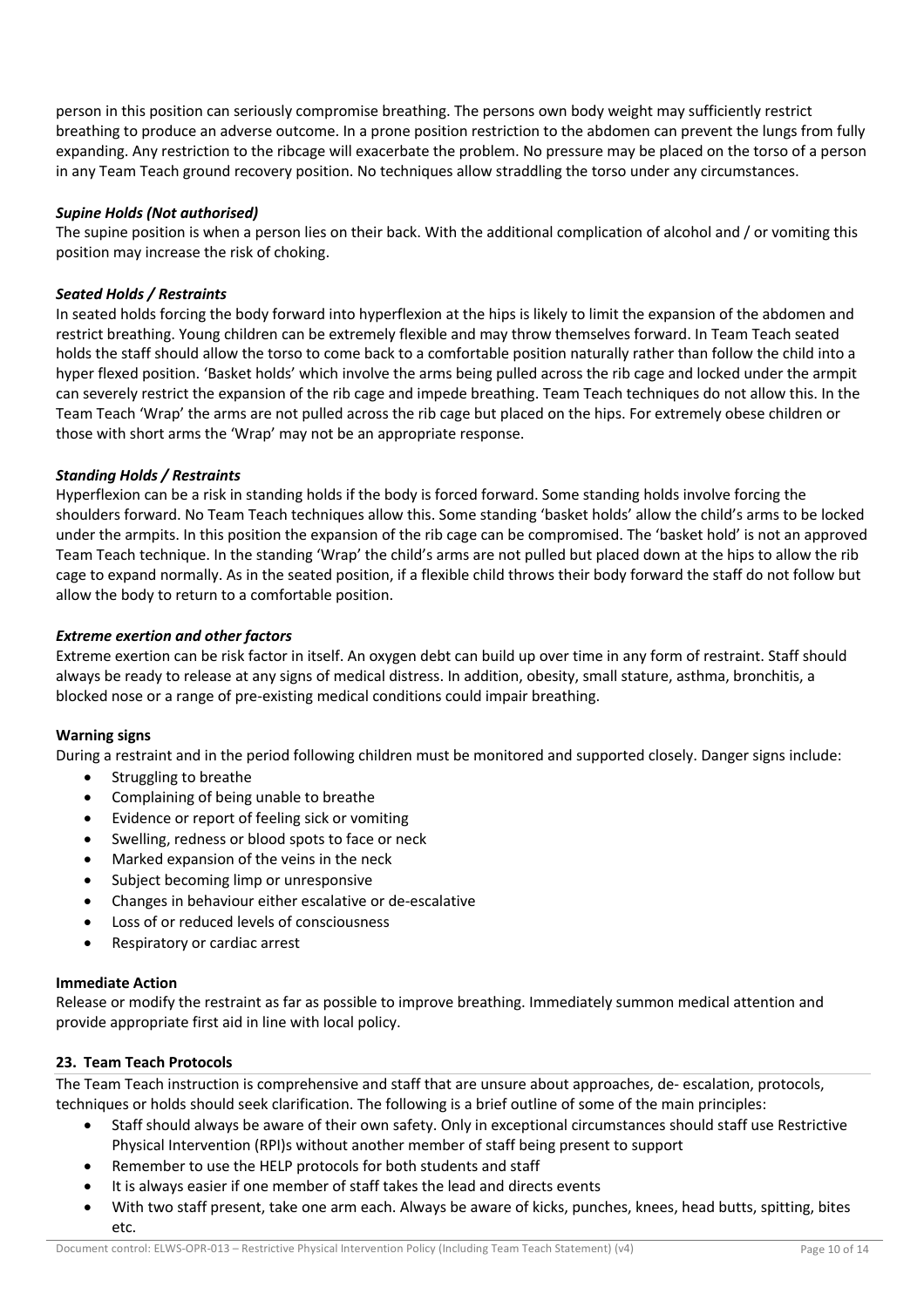- Take hold at the lower forearm / wrist.
- Keep close contact with student, with 'no daylight' between you
- Maintain only the pressure that is required to keep safe
- Communicate with each other *and* the student
- If sitting in an upright chair keep well to the side and slightly behind the student
- Once the situation is under control, safe and secure, counselling of the student should begin.
- Use ploys like -" Look *this need not have happened!"*
- It is not unusual to meet a continuous stream of abuse, obscenities etc. Ignore these, try to be calm, look beyond the behaviour, and talk deliberately and in a pacifying tone. Use phrases like -*" Ok If you want to talk, I'll listen!"*  and -" We *can get out of this situation once you have told me and shown me you are calm!"*
- Offer positive feedback as soon as possible -*" Good that's better. You're much calmer now!"*
- With a particularly reserved student it may be possible to progress the 'letting go' process by distraction methods e.g. Talking to other involved colleagues about absolutely anything appropriate, or positive talk about the student, or appropriate humour. E.g. -" You *know Ben's had an excellent week so far !"* Or -" You *know I would have thought Ben would have been able to get himself out of this situation by now. He's normally quite sensible!"*

Or -" Did *you see the match last night?"* 

- Once the situation begins to calm down, significant decreases in the grades of Restrictive Physical Intervention (RPI) should commence. However, these should be on staff terms and not when demanded by the student. If he / she asks sensibly, calmly and politely staff must adhere to the request, however exercise caution.
- The overall aim is to (when the student is calm and ready to talk) discuss what provoked the whole episode, getting the student to examine the problem and its consequences. Staff need the student to realise that there was a more acceptable and appropriate way of dealing with the situation.
- The student should be asked if they are hurt and / or if they need medical treatment.
- The event should be discussed with all involved staff, so that positive feedback is given, and the potential for improved approach, teamwork and skills is achieved.
- A Major Incident Report Form must be written with all involved staff and the student given the opportunity to record their own feelings and opinions.

Any use of Restrictive Physical Intervention (RPI) must be reported as soon as possible to the HT, and a Major Incident Report Form completed, and recorded in the MIR Bound and numbered Book. Where an injury occurred, the MIR form must be forwarded to H&S.

Information regarding Restrictive Physical Intervention (RPI) used with students will frequently be discussed amongst staff. This information will be used to positively amend practice and intervention strategies, risk assessments etc.

# **24. Monitoring**

The HT should monitor the use of Restrictive Physical Intervention, particularly Restrictive Physical Intervention (RPI), by examining:

- The frequency of their use
- The justification of their use
- Their nature
- Their users
- The views of the students concerning them

They must ensure that:

- The need to use Restrictive Physical Interventions are minimised
- Restrictive Physical Interventions are used only in the appropriate circumstances
- Only the appropriate Restrictive Physical Interventions are used in particular situations in line with the BILD code of practice.

They must also:

- Provide a summary report on the use of Restrictive Physical Interventions to the school's **Governing Body**
- Take appropriate action over issues of concern of either a generic or specific nature
- Make available on request the Major Incident Report Forms to the authority's officers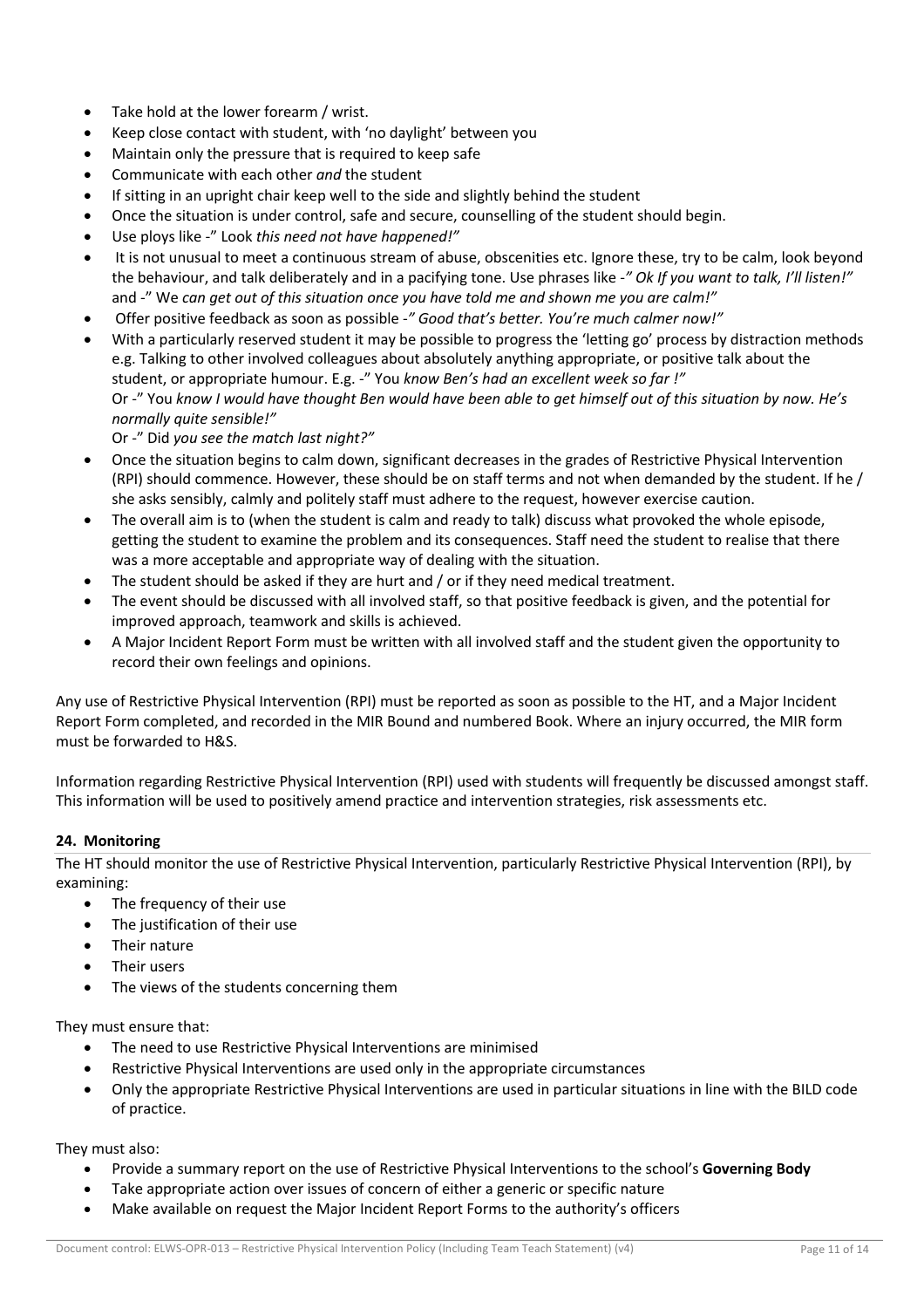It is the responsibility of any member of the school's staff team to alert a member of the Senior Management Team of any concerns they have regarding any individual students in their care.

## **25. Policy and Guidance**

Schools must have a policy on the use of reasonable force to control or restrain students. The policy should be approved formally by the governing body and made known to staff, students and parents. **The guidance acknowledges the potential for injury to both students and staff involved in physical intervention responses.** 

## **The Policy:**

- Should be value driven
- Should inform staff clearly what they should do
- Should explain how to do it
- Should be supported by training where necessary
- Should be updated / reviewed annually
- Should be supported by evidence that staff have read and understood it

#### **26. Recording, Reporting and Monitoring**

#### *Record Keeping*

'Any individual student records are kept for a period of 75 years after the date of birth of the child or are passed to the next school and a receipt obtained. This retention period is the minimum period that any student file should be kept'

In addition to the above, Team Teach strongly recommends that all services should keep records / copies of incidents of restraint, for a minimum period of 75 years from the date of the incident.

The behaviour of some individuals presents a hazard to themselves and others. In settings which cater for individuals who exhibit hazardous behaviours, records serve a number of purposes:

- They can be an invaluable aid to risk assessment and risk reduction by communicating information about known hazards.
- They can provide evidence of both poor and preferred practice to help managers target training.
- They can direct managers towards improving the quality of the guidance they provide for staff.
- They can expose malpractice and protect staff against false allegations.
- Employers who fail to establish effective recording and reporting systems to protect children, young people, vulnerable adults and staff are in breach of their statutory duties under Health and Safety legislation.

#### *Records*

teacher.

- Should be completed after everyone has recovered.
- Should use structured recording forms (MIR's) and entered into a bound and numbered book
- Should include the de-escalation techniques used
- Should state briefly exactly what happened
- Should be signed and dated
- Should be monitored and evaluated
- Should inform positive handling plans (PHP's)
- Should be archived along with the current policy and guidance

#### **27. Major Incident Report Forms**

*All incidents using RPI should be recorded, reported, monitored and evaluated using the school's MIR report form.*  It is the responsibility of staff involved in an incident to complete a Major Incident Report Form (MIR) before the end of the day in the case of a contentious incident, or within a 24-hour period in all other incident cases. The MIR form is comprehensive, and staff should ensure that they complete all relevant sections thoroughly and accurately, checking details with all colleagues involved in the incident. Parents / carers should also be notified that the child has been involved in Restrictive Physical Intervention (RPI) resulting in a MIR. Upon completion, this form should be handed in to the Head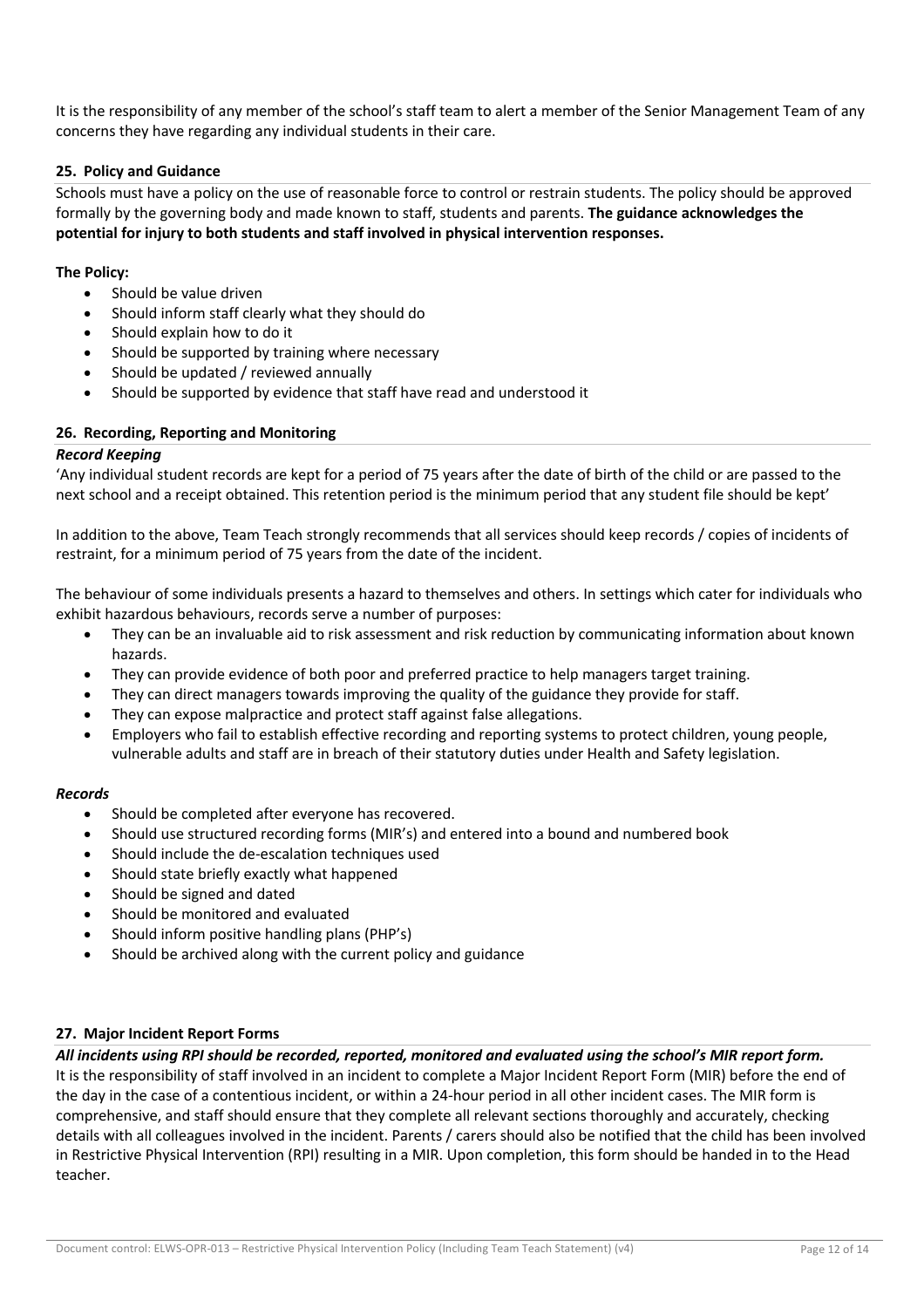## **28. Support Plans.**

Planned responses and techniques should be written out and included in support plans.

The plans need to be developed for individuals assessed as being at greatest risk of needing restrictive physical intervention in consultation with the student and his / her parents / carers.

Such plans would include strategies to prevent and deal with any recurrence of behaviour that could lead to the use of force.

#### **These plans should include:**

- Risk assessments where necessary, and alert people / staff to foreseen risks.
- Should warn against strategies which have been ineffective in the past.
- Should include preferred strategies and suggest ideas for the future.
- Should bring together contributions from key partners (including Parents / Carers) working in partnership and signed by all concerned.
- Should be reviewed regularly and / or when changes to the individual child's circumstances are evident

## **29. Notification of RPI**

Each such incident should be reported to the parent / carer as soon as practicable after the incident. If it is likely that reporting an incident to a parent / carer will result in significant harm to the student, significant incidents should be reported to the local authority. The Secretary of State's view is that, significant harm is where a child is chastised inappropriately and / or significantly. The person who makes the telephone call need not be the person who compiled the MIR report. In the event of parents not being able to be contacted by phone regarding RPI, a letter should be sent home notifying them accordingly of the incident.

## **30. Search for weapons and other prohibited items**

- Reasonable force may be used to search students without their consent for weapons.
- This power of search may be exercised by Head teachers and staff authorised by them, where they have reasonable grounds for suspecting that a student has a weapon.
- From September 2010, the power to search students without their consent was extended to include alcohol, illegal drugs and stolen property.
- Where resistance is expected school staff may judge it more appropriate to call the police.

# **31. Student Complaints / Suspension** *(\*See also freestanding 'Complaints policy and Grievance policy')*

When a complaint is made the onus is on the person making the complaint to prove that his  $/$  her allegations are true – it is not for the member of staff to show that he / she has acted reasonably. Governing bodies should always consider whether a member of staff has acted within the law when reaching a decision on whether or not to take disciplinary action against the teacher.

If a decision is taken to suspend a member of staff, the school should ensure that the teacher has access to a named contact who can provide support. Suspension must not be an automatic response when a member of staff has been accused of using excessive force.

As employers, schools and local authorities have a duty of care towards their employees. It is important that schools provide appropriate pastoral care to any member of staff who is subject to a formal allegation following a 'use of force' incident.

#### *This Policy Statement MUST be read in conjunction with the School's Behaviour Policy and Statement of Team Teach.*

# **32. Monitoring arrangements**

This policy will be reviewed every 12 months but can be revised as needed. It will be approved by the governing board